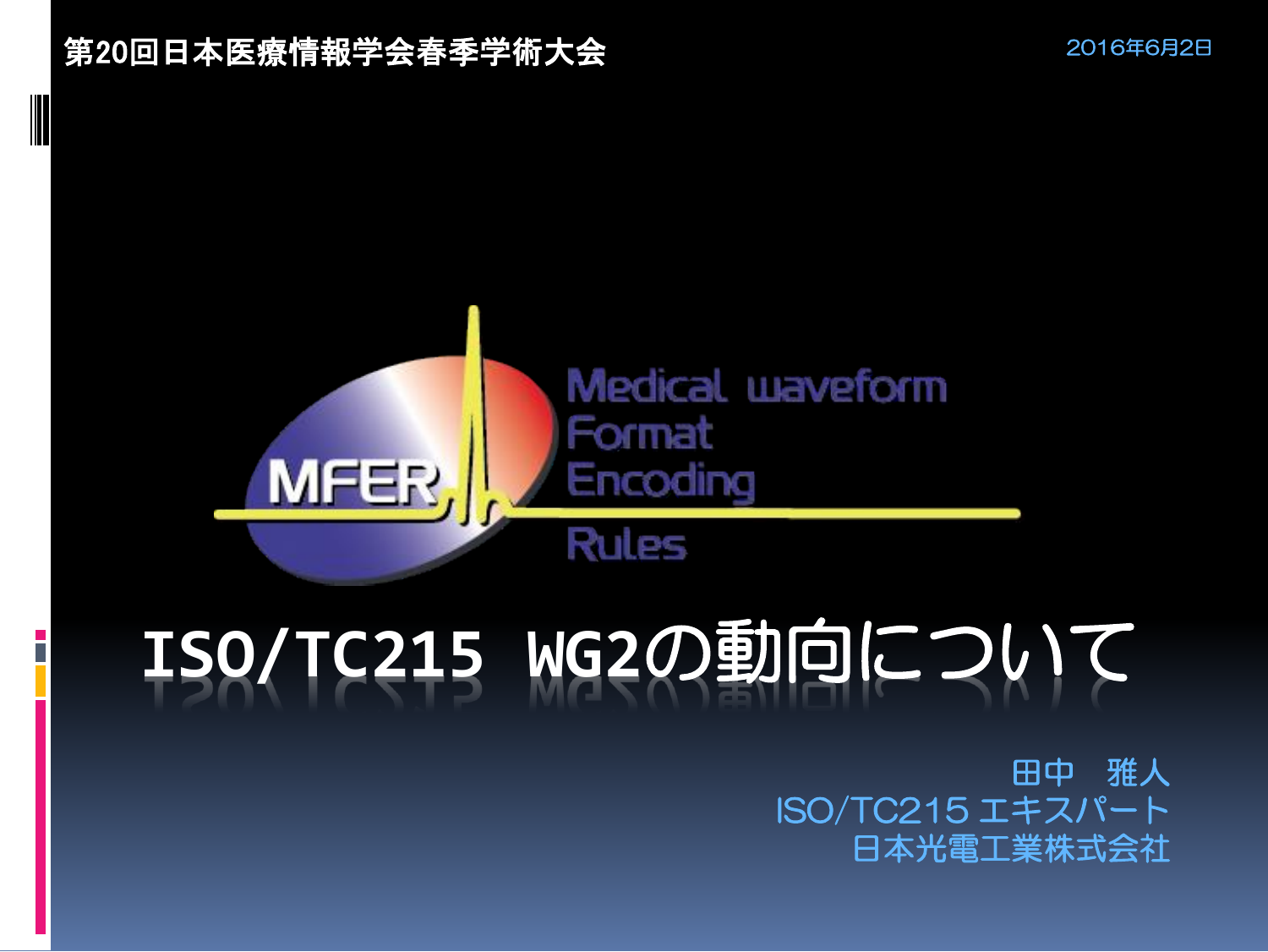

### 第20回日本医療情報学会春季学術大会 COI開示

#### 演題名: ISO/TC215 WG2の動向について

#### 筆頭演者名: 田中 雅人

 私が発表する今回の演題について開示すべきCOIはありま せん。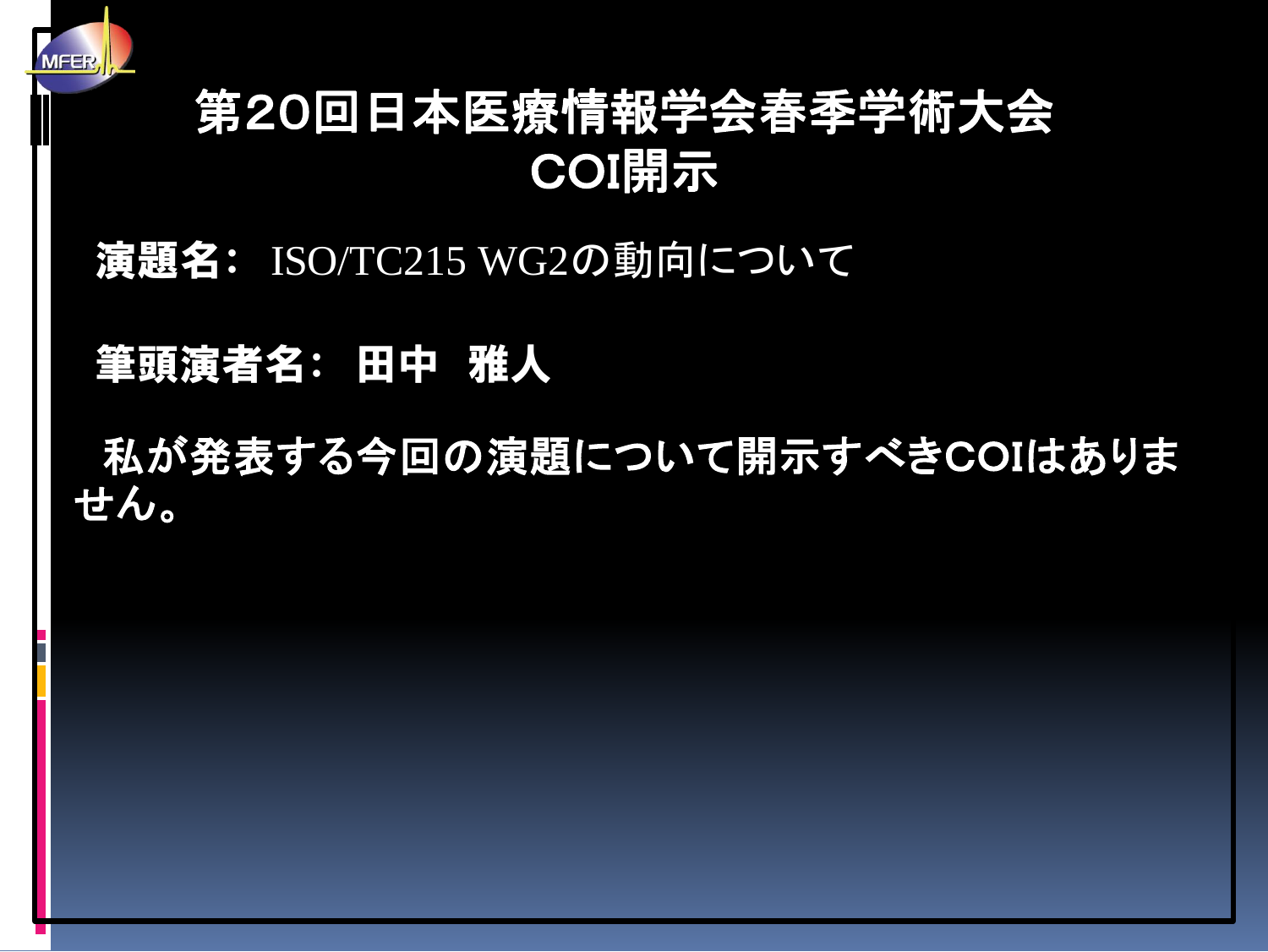### ISO 国際標準化機構

International Organization for Standardization 1947年設立

電気及び電子技術分野を除く全産業分野(鉱工業、農 業、医薬品等)に関する国際規格の作成 医療情報関係は、TC215(Health Informatics、保健

医療情報)が分担。

ISOの規格の種類:

- IS: International Standard(国際標準) 制定後5年で見直し。
- TS: Technical Specification (技術標準) IS化/廃案は3年後に見直し(見直しは2回まで)。 TR: Technical Report (技術文書)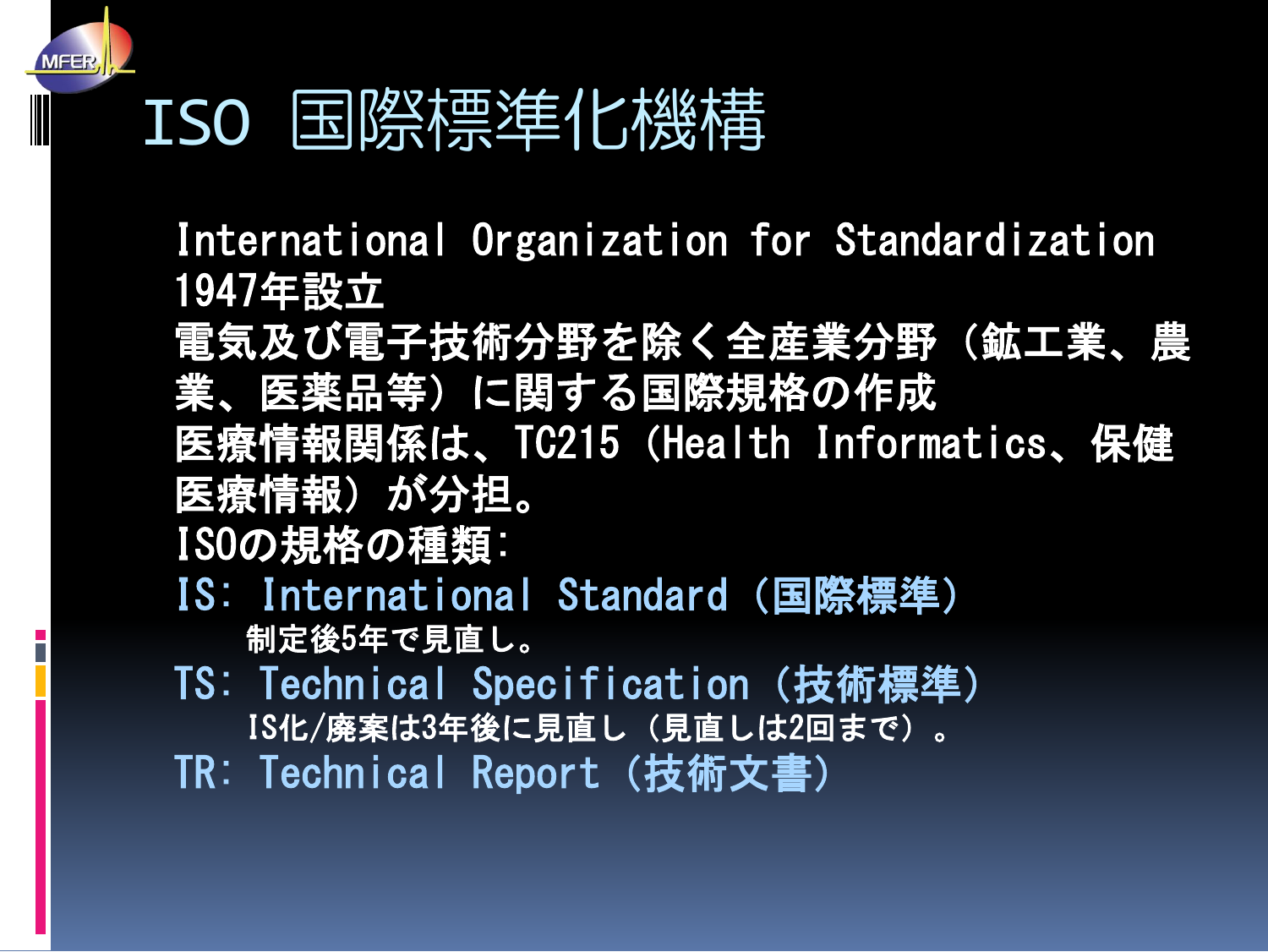### ISO / TC215の会議体

- **WG 1 Architecture, Frameworks and Models**
- **WG 2 Systems and Device Interoperability**
- **WG 3 Semantic Content**
- **WG 4 Security, Safety and Privacy**
- **WG 6 Pharmacy and Medicines Business**

**IEC/62A/JWG 7 Application of risk management to information technology (IT) networks incorporating medical devices**

**ISO/TC249/JWG1 Informatics of TCM**

**CAG 1 Executive Council (EC) CAG 2 Co-ordinating Group (CG) CAG 3 Cross-SDO Co-ordination**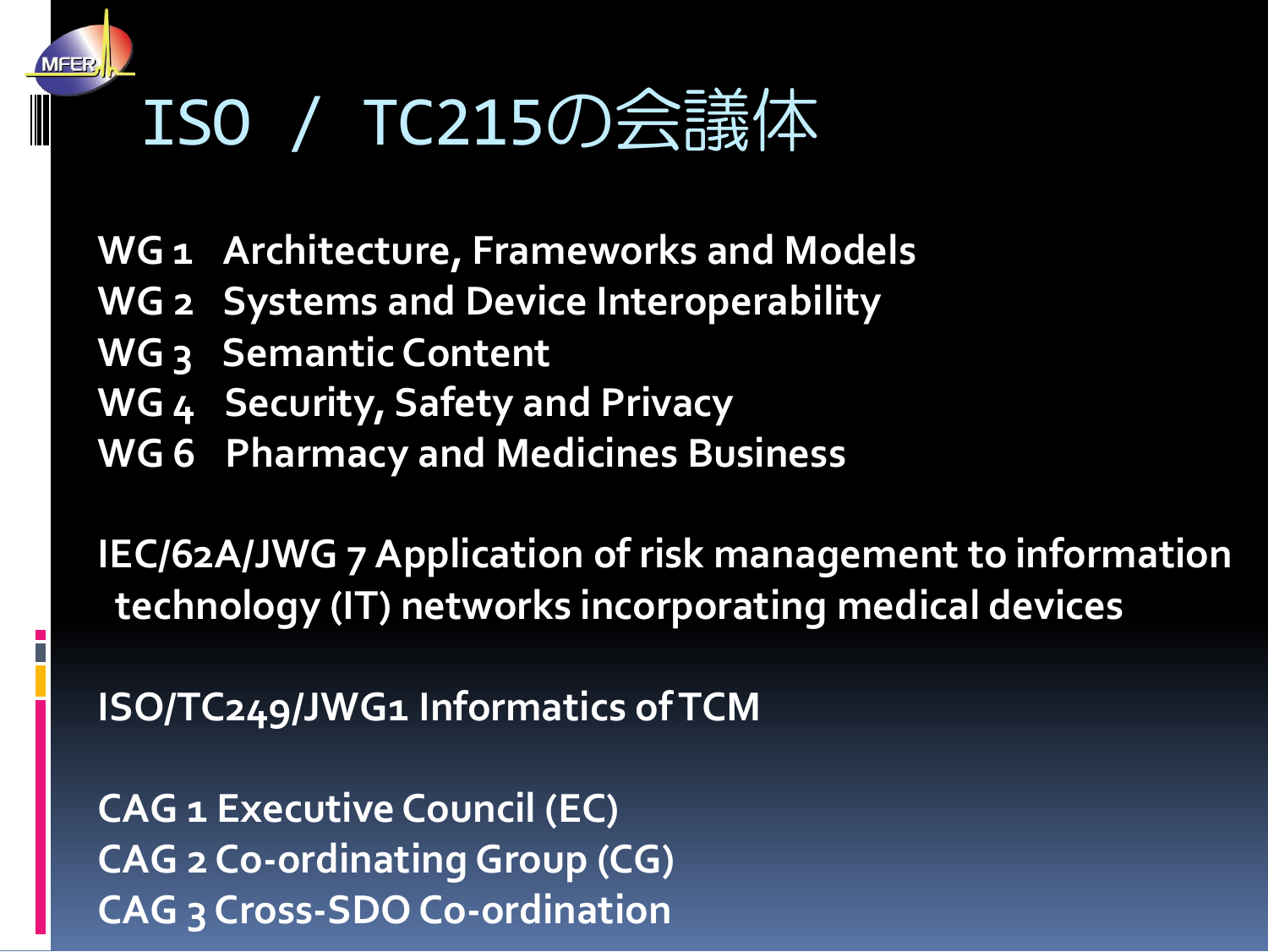## 規格の開発プロセス

- PWI : Preliminary work item .予備業務項目
- NP : New work item proposal.新事業項目提案
- WD: Working draft.作業原案
- CD : Committee draft. 委員会原案
- DIS : Draft international Standard.国際規格案
- **FDIS: Final Draft international Standard.**

最終国際規格案

SR : Systematic review. 定期見直し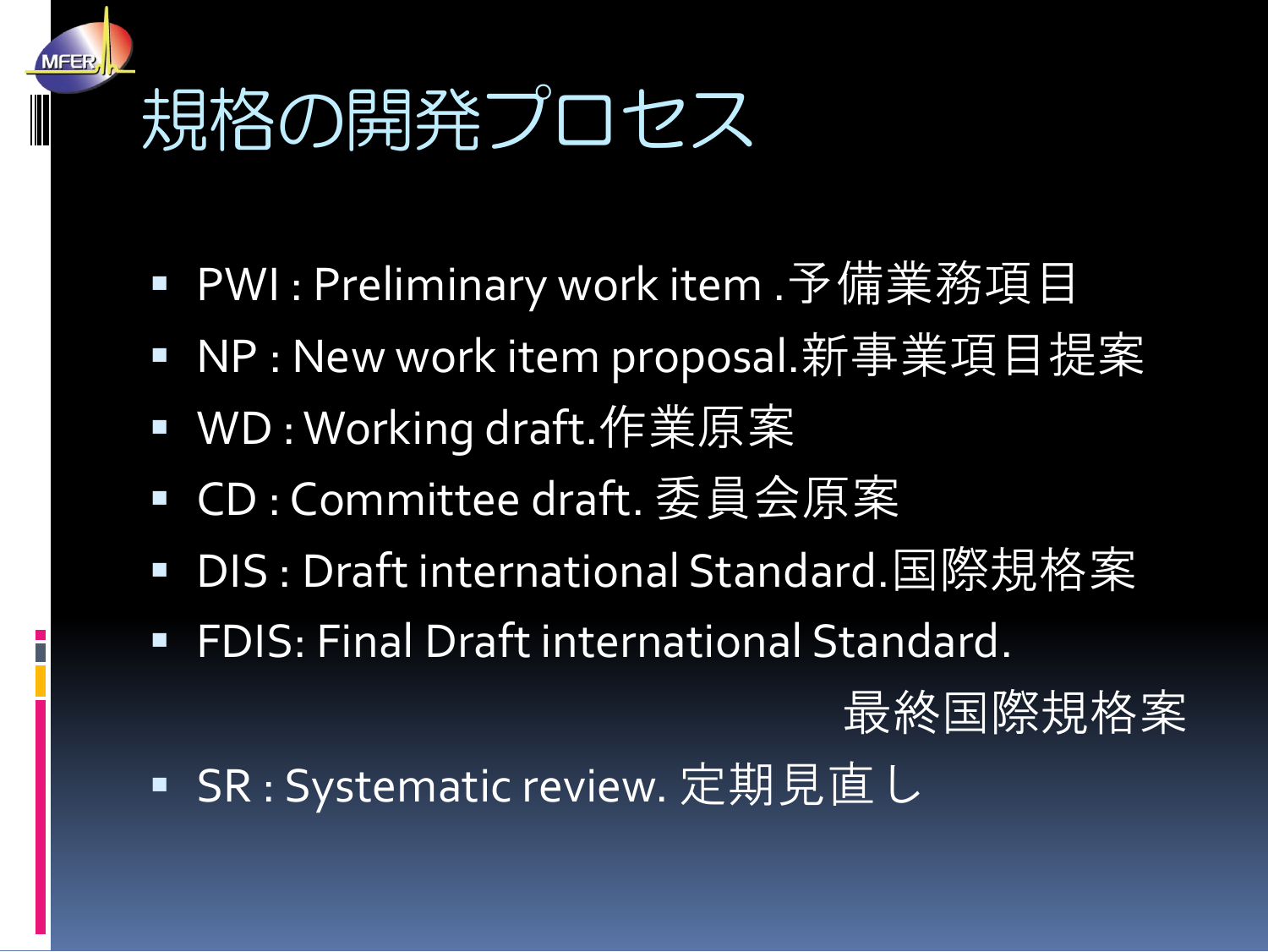

- ISO TC215 WG2で審議を進めている内容  $\sqrt{180/1}$  EEE11073 (IS)
	- SCP-ECG (Standard Communications Protocol for computer assisted ElectroCardioGraphy)(IS)
	- DICOM(IS)
	- $-HL7$   $V3$  (1S)
	- **患者データのモバイルデバイス保存(TR)**
	- **メディカルツーリズムの健診結果(TR)**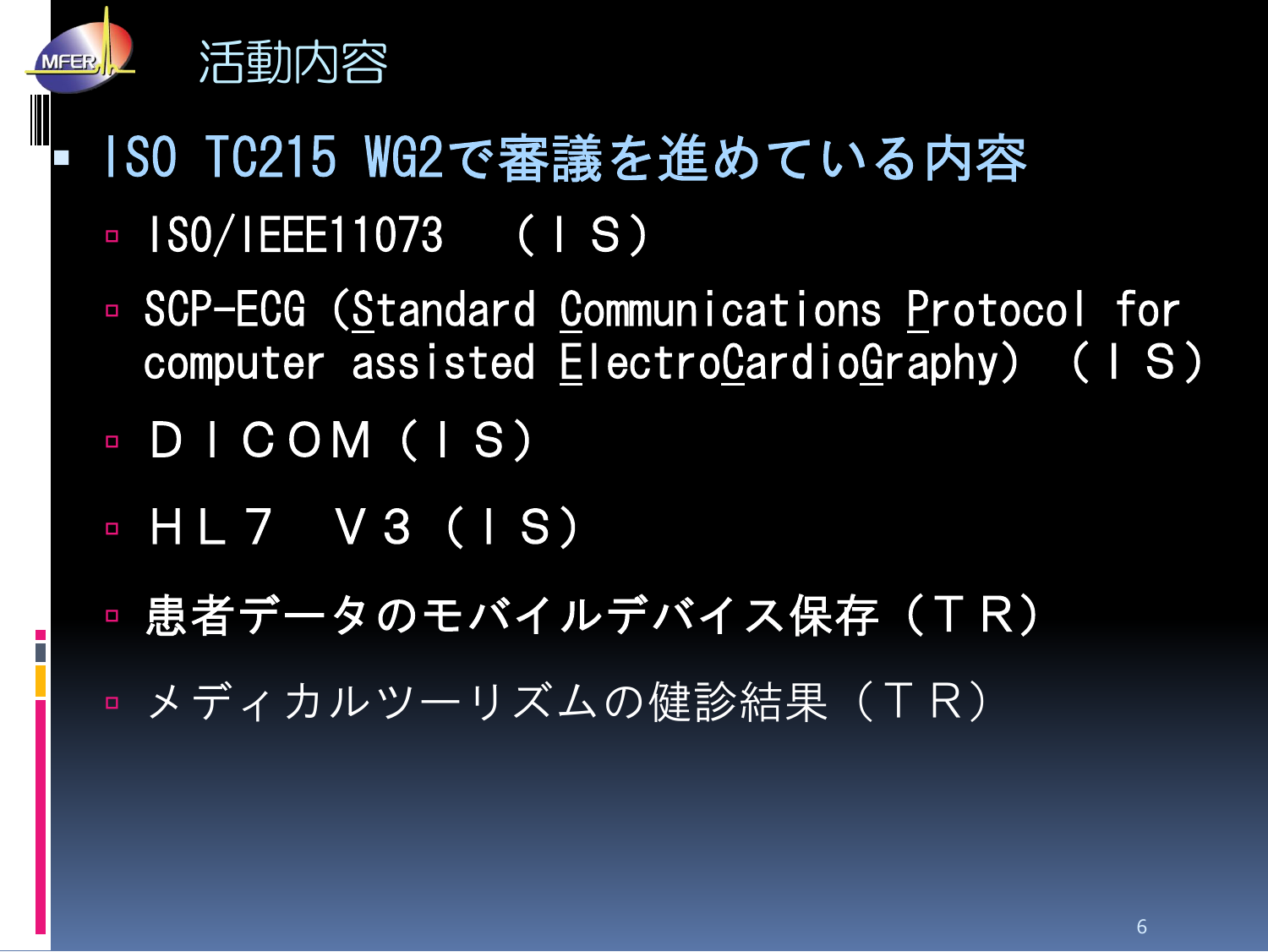

#### WG2では医療情報の3つの要素をカバー

医療情報の電子化に必要な標準

検査結果、処方情報等文字情報

**Text data**

**HL7, XML**

### **Waveform data**

**Image data**

#### **MFER DICOM, JPEG**

油设<\* U → V → V → W → 放射線、MR I → 放射線、MR I 等画像情報

 心電図、 脳波などの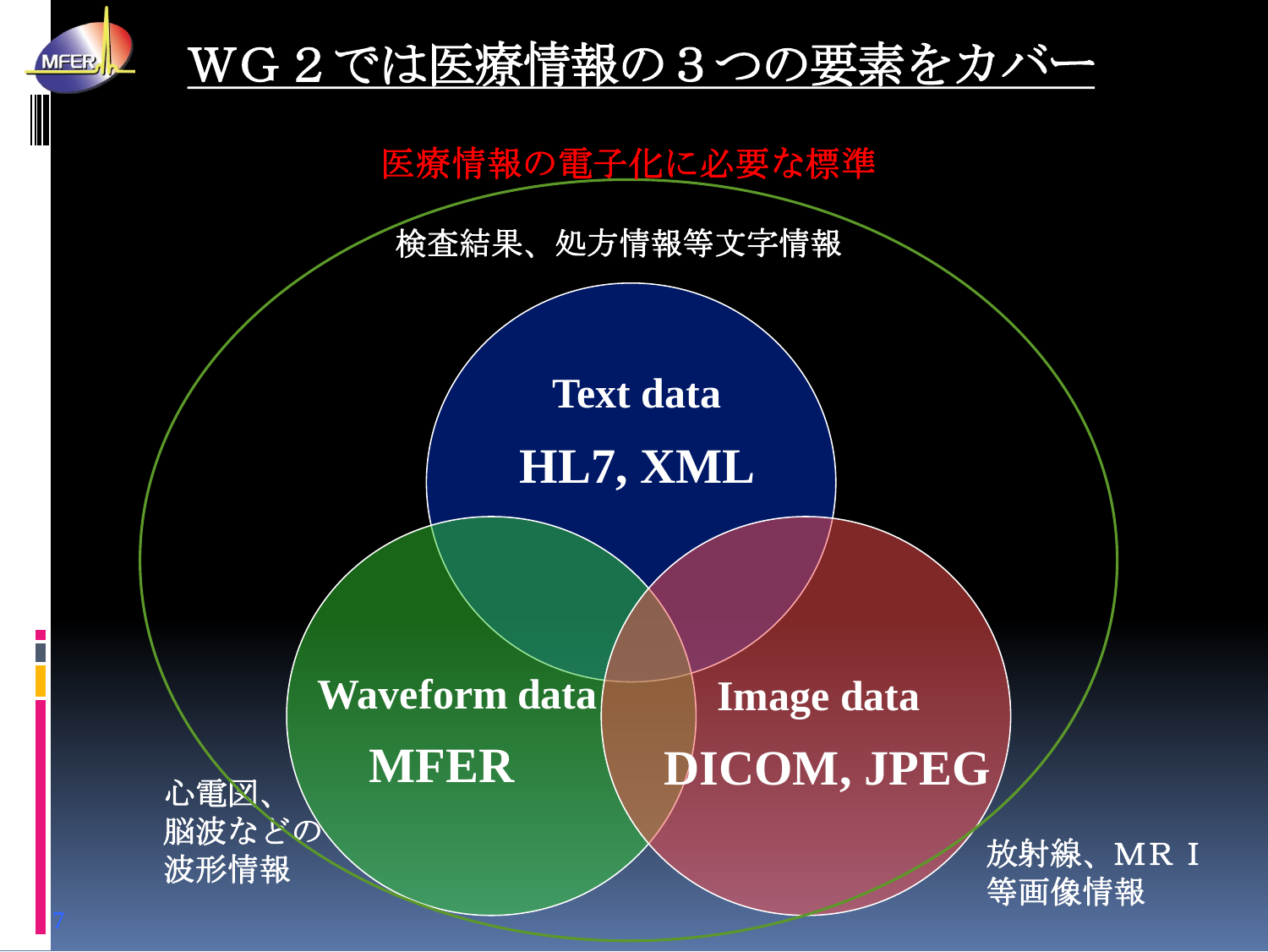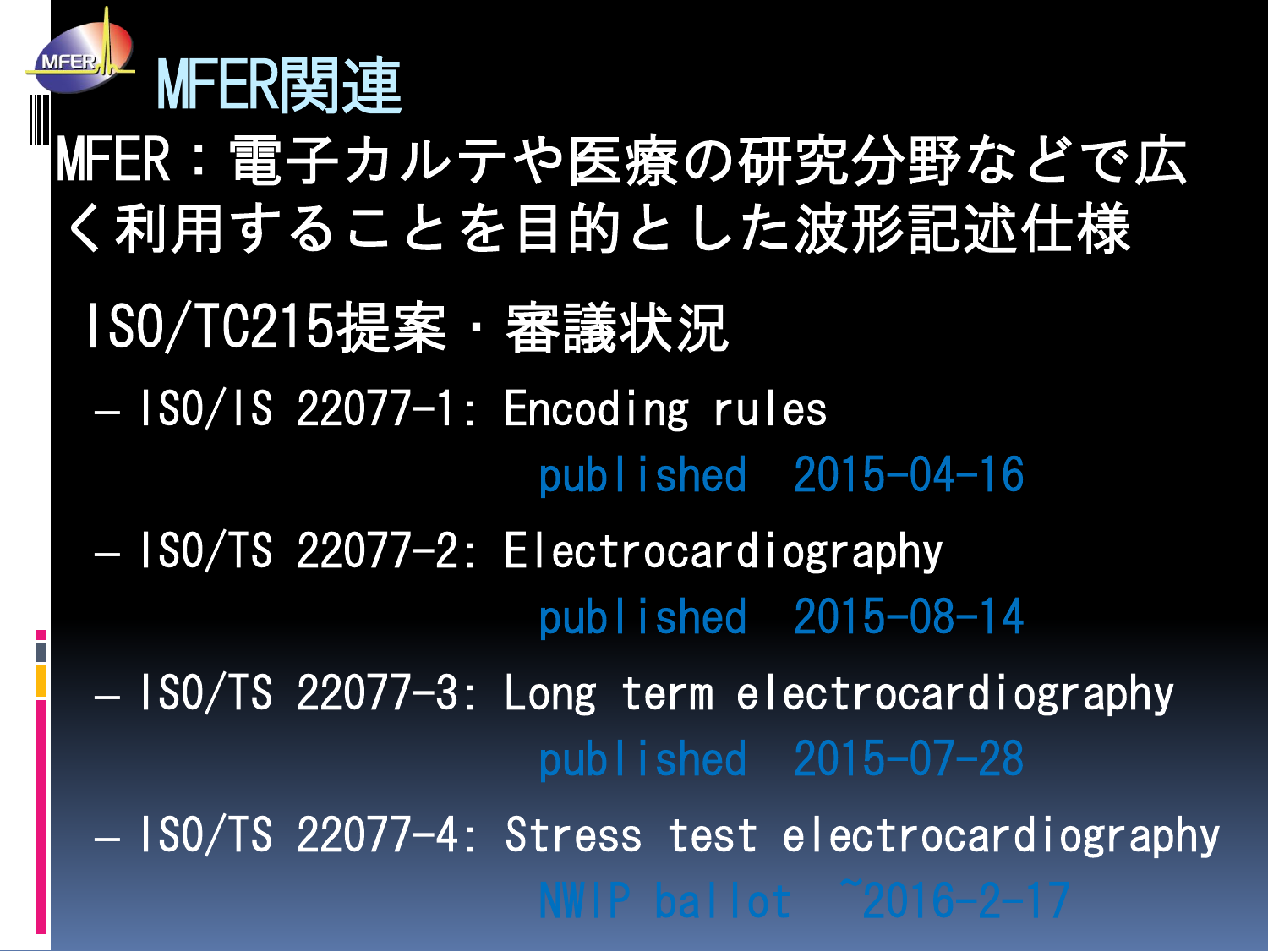WG2 最近のトピック • HL7-FHIR – HL7が推進しているWeb型の院内情報システム • IS12052:DICOM – 技術的な改定に向けて新規作業登録 1S21393 OML (Omics Markup Language) • TR21394 WGSML(Whole Genome Sequence Markup Language) – 2つでゲノムシーケンスの記述言語 IHE International – コネクタソン、認証のプロセス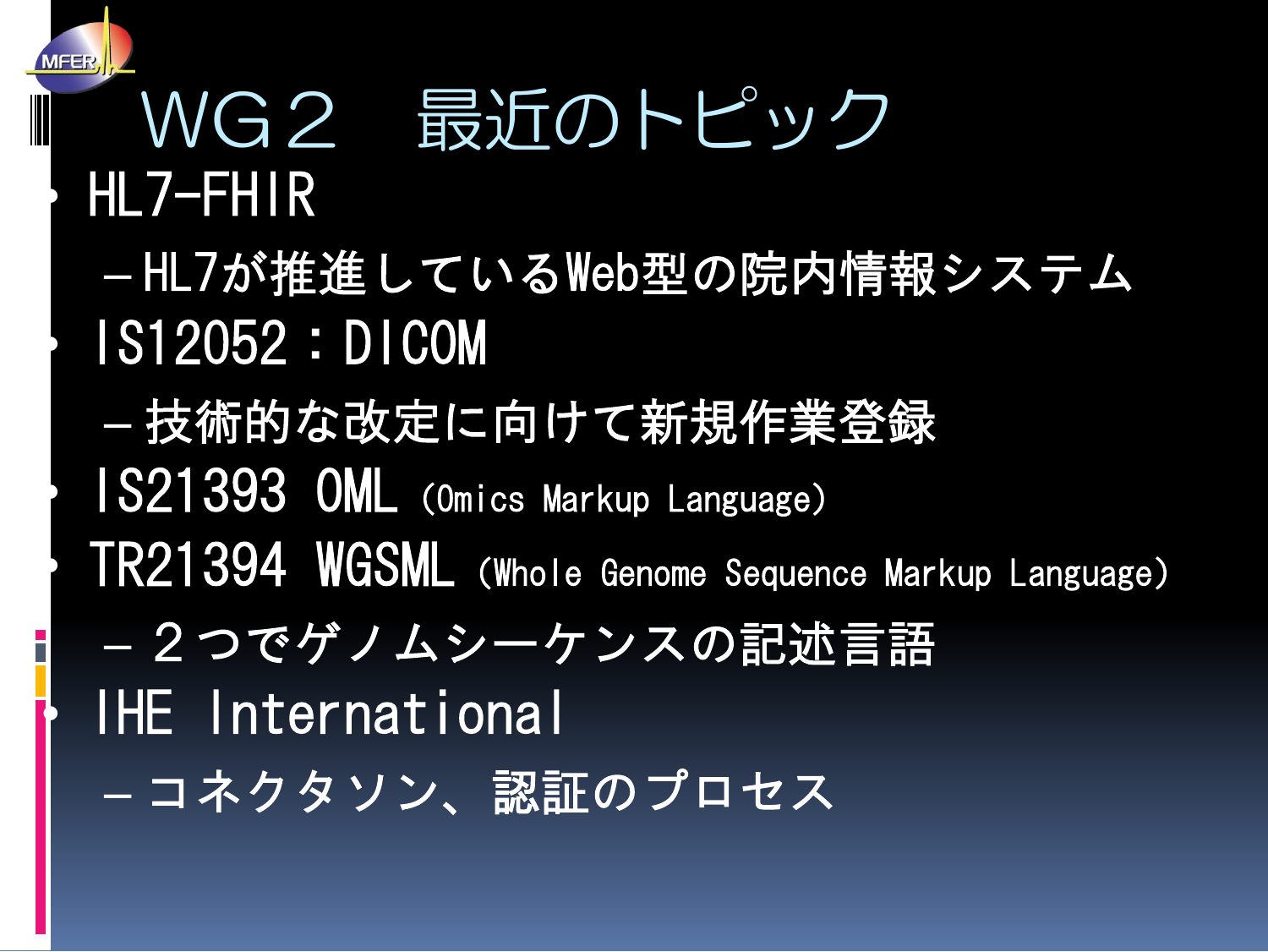## 次回以降のWG2開催予定

Nov/14-17/2016 JWG(リレハンメル、ノルウェー) Jan/19-20/2017 WG2(サンアントニオ、USA) Apr/17-21/2017 Plenary and JWG(杭州、中国) Nov/6-10/2017 JWG(リバプール、英国) Jan/2017 WG2(USA) Apr or May/2018 Plenary and JWG(Maringá、ブラジル) Oct or Nov/2018 JWG(マレーシア) Apr or May/2019 Plenary and JWG(未定) Oct or Nov/2019JWG(韓国)